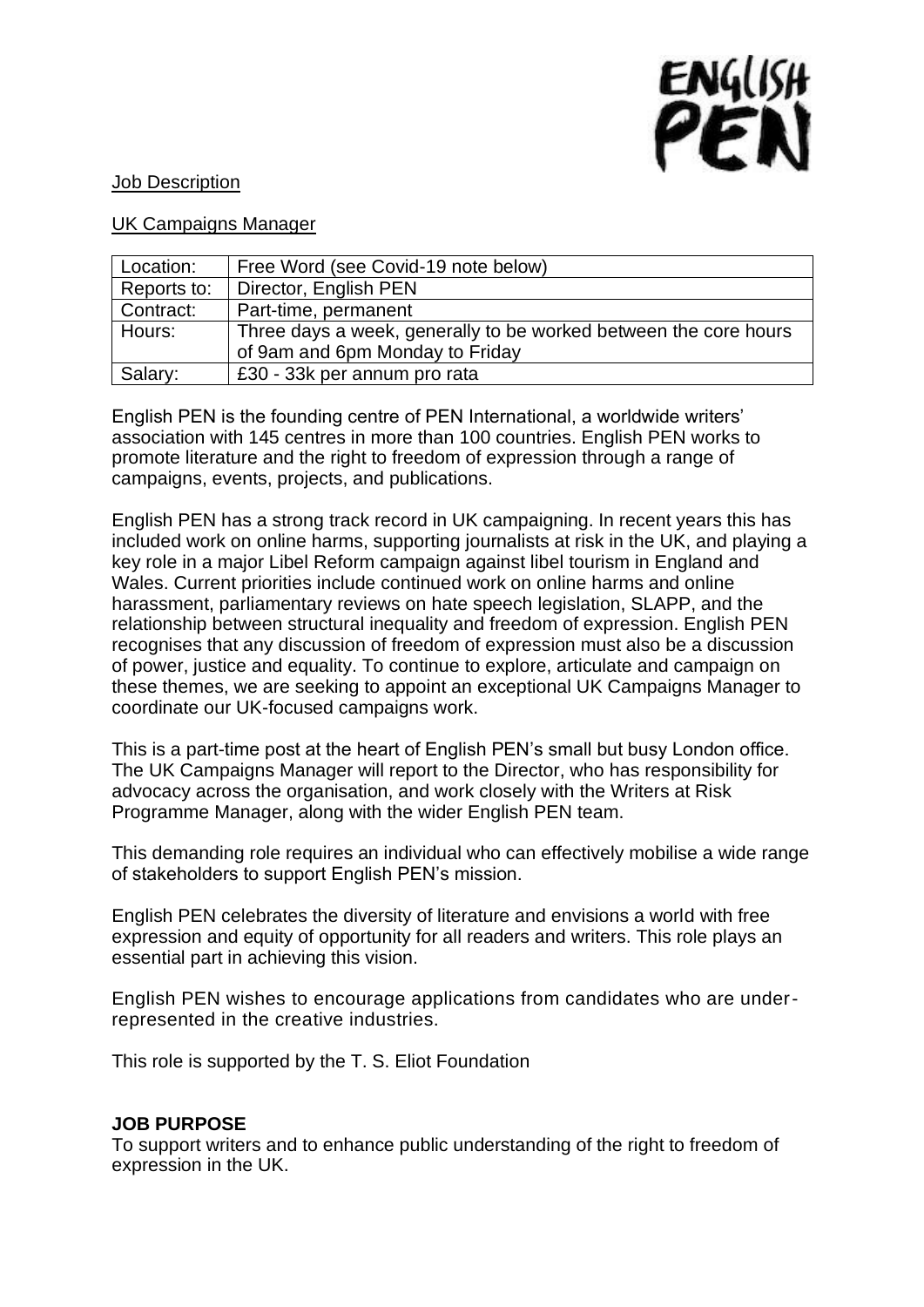# Key Responsibilities

- 1. Take lead responsibility for initiation, implementation and evaluation of all UK campaigns, as well as related advocacy;
- 2. Work closely with colleagues at other PEN centres across the UK and Ireland, partner organisations including advocacy groups, publishing houses and NGOs, along with individual writers, to ensure that English PEN's UK campaigns are focused, targeted and effective.
- 3. Working to priorities as agreed with the Director,

# **Tasks and Duties**

- 1. Initiate, implement and evaluate campaigns around freedom of expression and in support of writers in the UK, in consultation with the Director. This may include the convening of roundtables with partners, meeting with policymakers, drafting and assessing statements, letters and other campaign documents, and determining casework priorities;
- **2.** Liaise with other UK-based human rights and free expression organisations and take a lead in forming appropriate coalitions with other campaigners;
- **3.** Parliamentary engagement and attending UK Government-NGO consultations
- **4.** Work with the English PEN team to publicise UK campaign work and to mobilise the public where relevant;
- **5.** Monitor and gather the views and official positions of UK government, and of relevant groups, organisations, and bodies in the UK with regard to a wide range of free expression issues;
- 6. Research and develop English PEN's position on and work in the relationship between freedom of expression and structural inequality in the UK;
- **7.** Monitor and respond to urgent UK cases, through advocacy, social media and media, as relevant;
- 8. Work with the Director to research and undertake fundraising for existing projects, new projects, and on a programme-wide basis;
- **9.** Manage, where relevant, staff, freelancers and volunteers;
- **10.**Represent English PEN at events and conferences, including public speaking where desirable, in consultation with the Director;
- 11.Collaborate with other English PEN team members as relevant;
- 12.Build relationships within the legal sector around pro-bono support;
- 13.Perform any other duties as may from time to time be deemed necessary by the Director and Board of English PEN.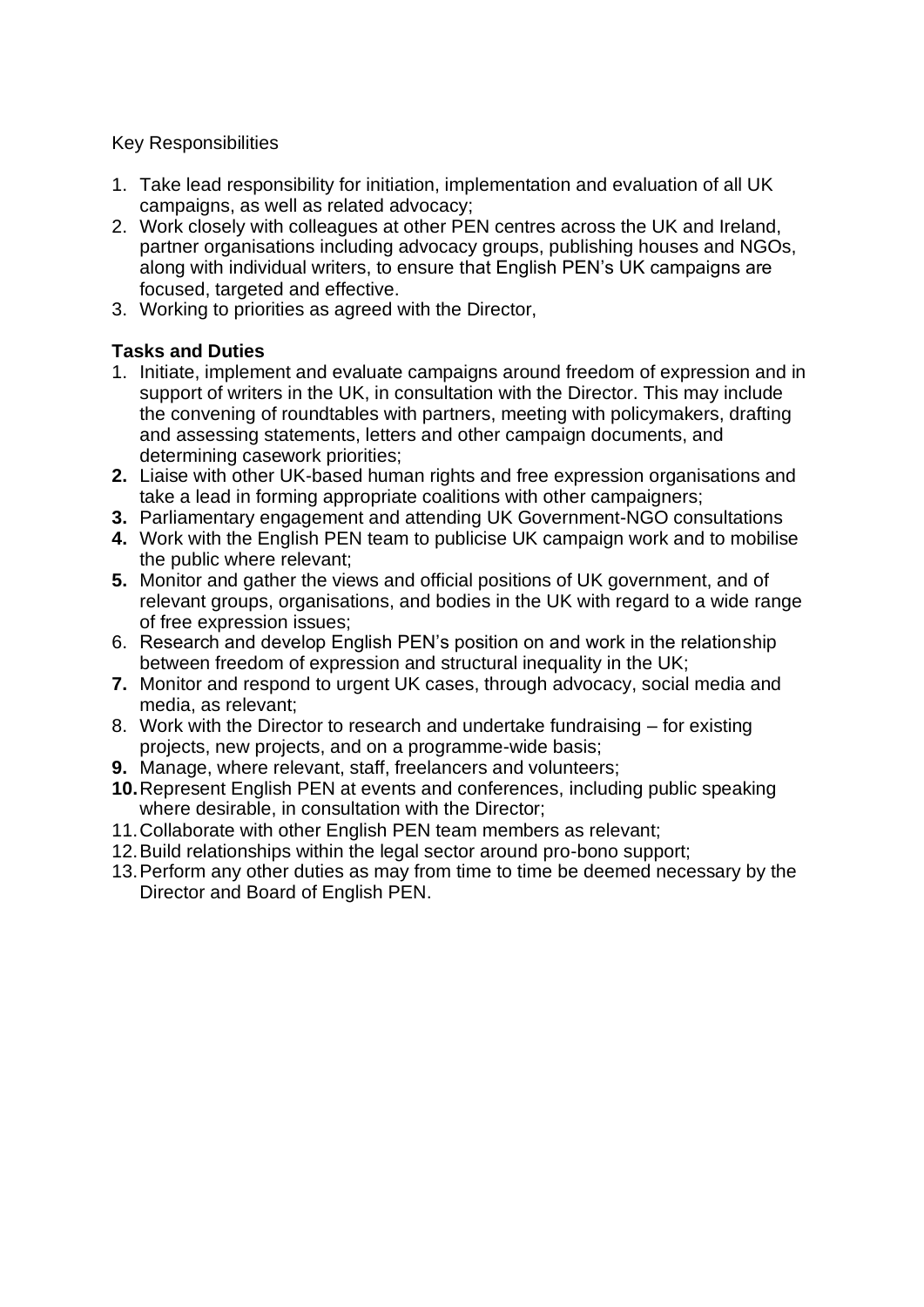# **KNOWLEDGE, SKILLS, EXPERIENCE**

**Essential** 

- Commitment to the values and mission of English PEN;
- Experience of successfully managing campaigns;
- Experience in the free expression or human rights sector;
- Understanding of UK and international human rights law;
- Understanding of the key issues affecting the publishing and free expression sectors in the UK;
- Track record in innovative advocacy across a variety of media;
- Experience of working with a wide range of partners, internally and externally, to achieve clear targets;
- Existing connections with wide range of relevant stakeholders;
- Understanding of parliamentary engagement work, including working with MPs and APPGs;
- Self-reliance ability to manage own administration, and keep accurate and transparent records, including financial records;
- Ability to communicate developments in the field clearly and concisely to key stakeholders, including colleagues, members, funders, and the Board of Trustees;
- Ability to work creatively as an engaged member of a small team;
- Flexible and extremely well-organised.

# Desirable

- A passion for literature;
- Ability to maintain and develop strong relationships within broadcast and print media, and to speak to press where appropriate;
- Experience of working in the arts sector;
- Experience of successfully managing staff/volunteers:
- Experience of fundraising.

# **Background**

As English PEN moves towards our Centenary in 2021, we are focused on ensuring that the organisation is well-resourced in order to develop and grow our work in the UK, including:

- Campaigns around freedom of expression and related topics;
- Working towards equity of opportunity for readers and writers in the UK who have been marginalised due to structural inequalities;
- Support for writers in diasporic communities.

English PEN currently has a leading presence in the field of international campaigning for free expression. This includes advocacy, direct support to writers at risk, and respite residencies for international writers. <https://www.englishpen.org/category/campaigns/>

English PEN has also led on a number of key campaigns here in the UK. In 2006, English PEN's 'No Offence' campaign resulted in a crucial amendment to the Religious Hatred Bill, securing our right to speak freely on religious matters. We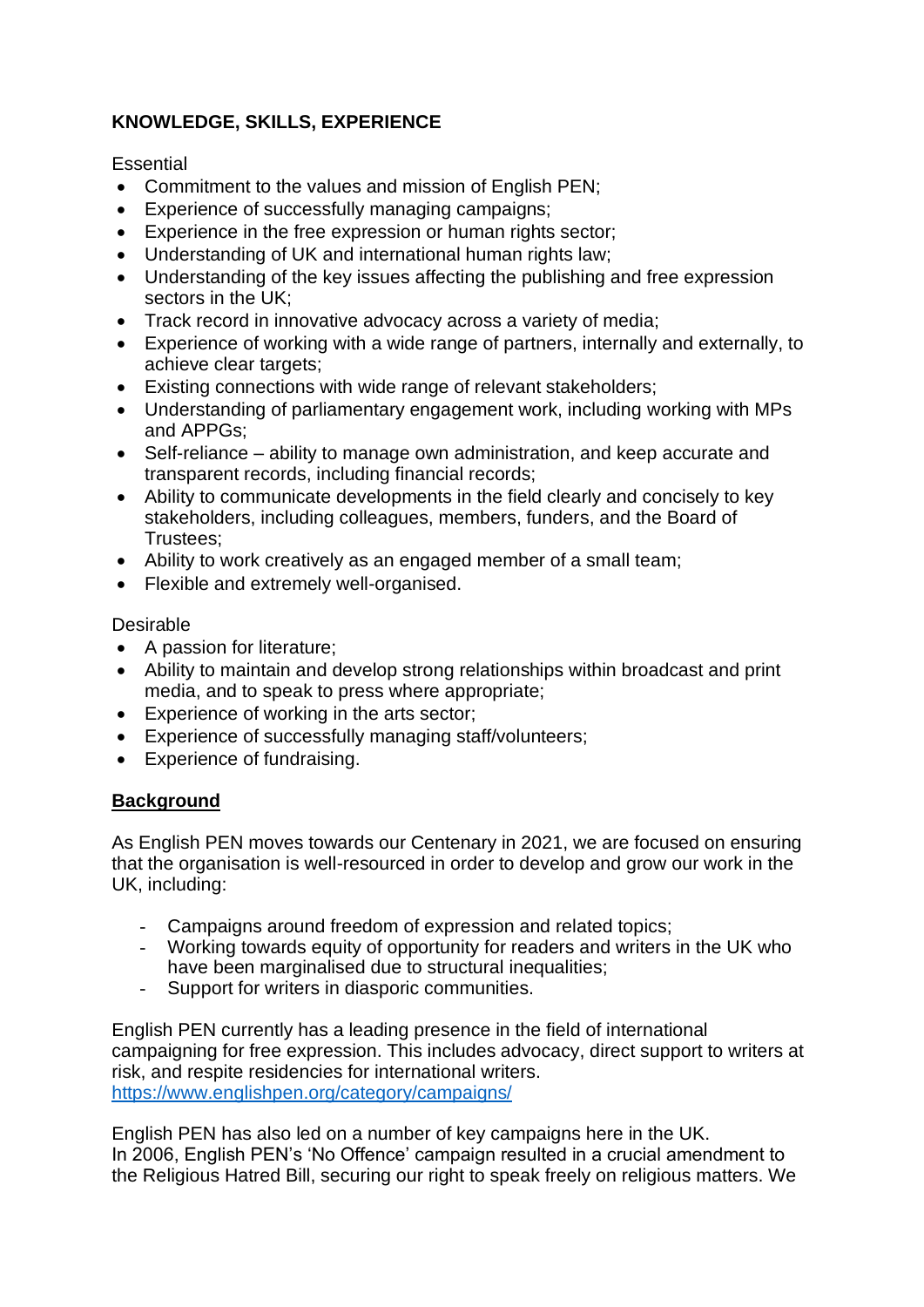played a key role in the Libel Reform campaign against libel tourism, resulting in the reforms to the system through the Defamation Act 2013. We also took part in the Books for Prisoners campaign against the Ministry of Justice's ban on loved ones sending books: the restrictions were ruled unlawful by the High Court in 2014. In 2019, our crowdfunding campaign helped to ensure that the judge's annotated copy of *Lady Chatterley's Lover* from the landmark 1960 obscenity trial remained in the UK. More recently, we have supported writers and journalists at risk in England and across the UK, campaigned around minority language rights, and explored the complexities of free expression in 2020.

# **Terms & Conditions**

#### **Salary**

£30 - 33k per annum pro rata

#### **Hours of work**

This is a part-time post and the postholder will be expected to work 21 hours per week on average, generally between the core office hours of 9am to 6pm Monday to Friday.

Due to the nature of the role it may occasionally be necessary to work some evenings and weekends in order to fulfil the role successfully. English PEN does not pay overtime allowance but time off in lieu (TOIL) may be taken by agreement with your line manager and in accordance with the Staff Handbook.

#### **Flexible working**

English PEN is committed to offering flexible working where possible and by agreement.

# **Location**

The post is based at English PEN's London office, currently in Farringdon. Some local and national travel will be required. The postholder may sometimes need to work remotely; please note our Covid-19 statement below.

# **Annual Leave**

Paid annual leave of 25 days per annum plus eight public holidays pro rata.

#### **Pension**

English PEN operates a group personal pension scheme which is open to all employees. Membership will be by auto-enrolment three months after the starting date.

#### **Probationary period**

There will be a probationary period of six months.

# **Expenses**

You will be reimbursed for all reasonable travel, accommodation and other expenses which are wholly, exclusively and necessarily incurred in relation to the performance of your duties and responsibilities, in line with English PEN's expenses policy.

#### **Notice Period**